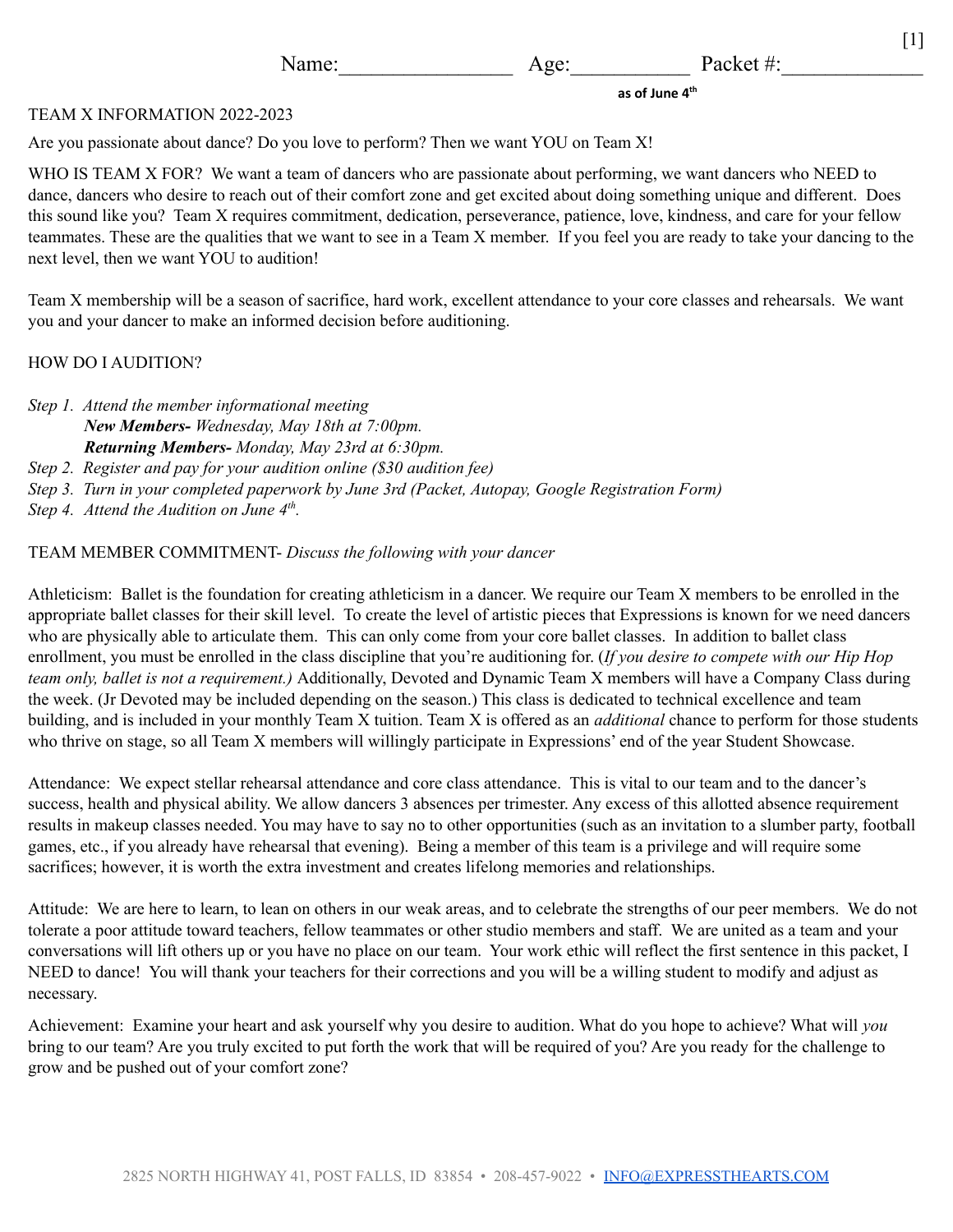# MONETARY COMMITMENT – *For you the parent*

Team X is an *additional* opportunity to perform, to receive valued feedback from leading choreographers, and to grow as an artist. There are extra time commitments, extra rehearsals, one on one teaching/mentoring opportunities with our coaches and more. Below is a comprehensive list of the financial investment you will be making. I can only say that while the list looks expansive, the growth of the children in this program, as dancers and as humans, is exponential!

Team X Audition Fee. All students auditioning will pay a \$30.00 audition fee upon registering for auditions.

Choreography Camp. All Team X dances are learned by our members in our two-week Choreography Camp. We have set our dates for August 15-26. All dancers must be present. Camp fees will be processed from your account on August 1<sup>st</sup>. The cost is \$65 per dance accepted to, which includes the choreographers fee and the camp rehearsal fee.

Team X Tuition. If your child is accepted as a member of Team X, tuition is then calculated based on how many dances they are involved in. This fee will be divided into ten equal payments added to your core tuition, with the first payment occurring upon admittance to the team and continuing through June. The Team X Tuition is \$20.00/month per group dance.

Team X Costumes. Team costume fees will be processed on your account on September 1<sup>st</sup>. Costumes are \$88 per dance, and covers costumes, props, and admin time spent sizing, ordering, packaging, and any alterations necessary. Costumes are based on the choreographer's vision and will be respected as such. Dancers are not permitted to make changes to their costume without the choreographer and coach's prior permission. Required shoes are purchased separately by you. Team X members will be required to wear all black attire for all Friday Team X rehearsals

Convention Attendance. Our team members receive the privilege of attending one or two conventions per season to grow in your technique and performance skill set. These conventions typically cost \$265-\$295 per member. Convention location possibilities include Spokane, Seattle, Portland, Utah, or other large cities in the west. Travel and hotel expenses are the responsibility of the parent. These conventions are required for all Jr. Devoted, Devoted, and Dynamic team members and require an adult chaperone. Local conventions are optional for Demi and Developing teams.

Competition Entry Fees. Here is an estimate of what competition entry fees were last season:

| Group Dance    | \$70 per member  |
|----------------|------------------|
| Solo Dance     | \$150 per member |
| Duo/Trio Dance | \$90 per member  |

Miscellaneous Fees. Extra fees incurred throughout the season include but are not limited to a team jacket, costume accessories, a showcase fee, etc. Average miscellaneous costs incurred are an estimated \$250 for the season.

## *\*\*New this season\*\**

We will be holding a mandatory parent meeting *Friday August 26th from 5:00-6:00 PM* at ESPA. At this time, you will receive your Team X Calendar and will fill out your personal fee sheet, which gives you a personal breakdown of any fees incurred throughout the entire season.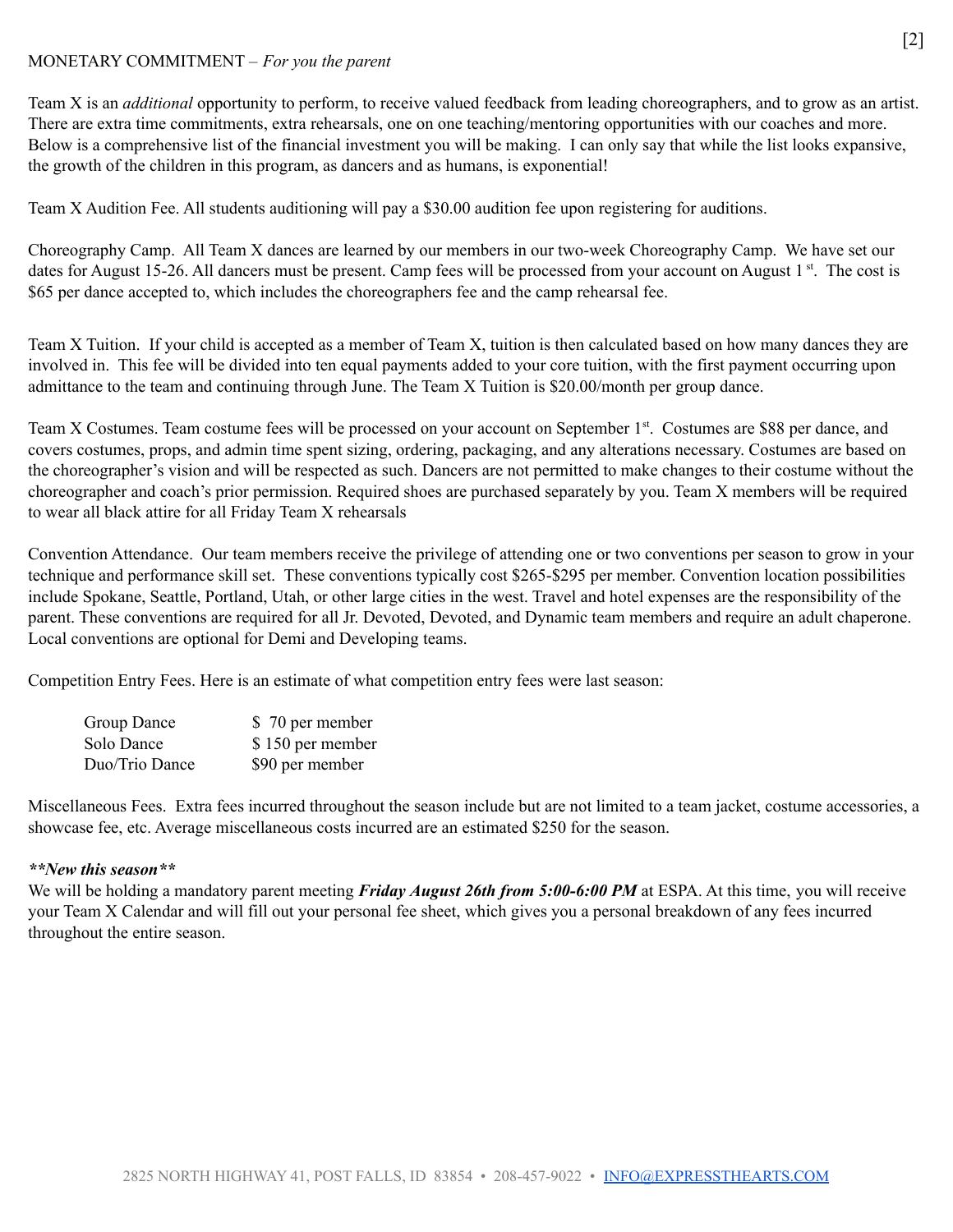## **Frequently asked questions:**

*How many competitions will we attend?* Team X members typically attend five to seven competitions throughout the season. A final calendar of events will be given out at our August parent meeting . After this date, you will have one month to notify Expressions of any conflicts you may have for the season (vacations, proms, family events, etc). These conflicts must be presented via a Google Form sent out, no later than September 30th. After this deadline, no special requests can be made. An absence from a competition (other than severe illness or a family emergency) may be grounds for dismissal of the team. Re-staging dances for missing members is e*xtremely* difficult and the team members that are present pay the price.

*Are all competitions local?* Most competitions are local. Dynamic, Devoted, and Jr. Devoted members may be required to travel to at least one out of town competition and/or convention, dependent on the season. Possible locations include but are not limited to Western Washington, Oregon, Montana, Nevada, or Utah. These out of town experiences will require an adult chaperone to travel with their students.

*How many dances do I have to audition for?* Students may audition for as many or as few dances as they wish; however, once accepted to Team X, dancers must commit to the number of dances they auditioned for. If a dancer decides to drop one dance, he/she must forfeit their place on Team X.

*How do I get a Solo, Duo or Trio?* Our judges evaluate Team X members who have scored exceptionally well in their auditions. Emotional maturity, work ethic, technique and performance are scrutinized before selecting a few candidates to represent our school in a solo, duo or trio. We then carefully match up candidates with a choreographer/coach for the season as well as select song, style and concept. Duo and Trio partners are also carefully selected based on similar style and technical ability. Qualifying dancers might be selected for *one* solo and/or *one* duo or trio.

*What is the cost for Solo, Duo or Trio?* Dancers who are selected for a solo/duo/trio will learn their piece during Choreography Camp. There will be a \$250 deposit to cover the initial choreography and staffing, which will be processed from your account August 1st. At Expressions, coaches then rehearse each solo/duo/trio on a bi-weekly basis throughout the season, beginning in September. The monthly tuition for solos is \$30/month and for duos/trios is \$15/month per dancer. Solos/duos/trios are expected to rehearse their pieces in studio on their weeks that they do *not* rehearse with a coach. Duos/trios will rehearse with their partners. These studio times will be booked by you as the parent through Calendly, at no additional cost to you.

*What do I do if I can't attend the audition in person?* Those who are unable to attend the audition and wish to be considered for the team may still submit a zip drive audition. Please email the studio to ask for the process if you will be submitting a zip drive audition. Auditioning in front of our judges is strongly recommended for the most accurate observation of a dancer's abilities and team fit.

*Are parents allowed to watch the audition?* As with any dance audition, parents are not permitted to watch the auditions. Parents may accompany their dancers to the lobby to check-in and help them pin on their audition number. Please allow extra time for this check-in process.

*What should I wear?* For your auditions, please dress in attire appropriate for the genre you are auditioning for. Please plan to arrive at least 15 minutes prior to your audition time. Please make sure you are warm and stretched prior to auditions. We will admit dancers promptly at their scheduled times. Dancers who are tardy to their audition will not be admitted to the audition and *will not be considered for Team X*.

*Which audition time should I attend?* Dancers will audition within his/her current age bracket in the division and style for which they wish to join. **Age is determined as of June 4 th** . There may be some circumstances where the judges feel a dancer is ready to be a part of Team X, but not quite ready for the level of their age bracket. In this circumstance, dancers may be placed in the level below their age bracket.

*When will I find out if I have made the team?* Results for dancers selected to participate on Team X will be posted on our Team X webpage by 2:00 pm on Friday, June 10th. All decisions made by our judges are final.

2825 NORTH HIGHWAY 41, POST FALLS, ID 83854 • 208-457-9022 • [INFO@EXPRESSTHEARTS.COM](mailto:INFO@EXPRESSTHEARTS.COM)